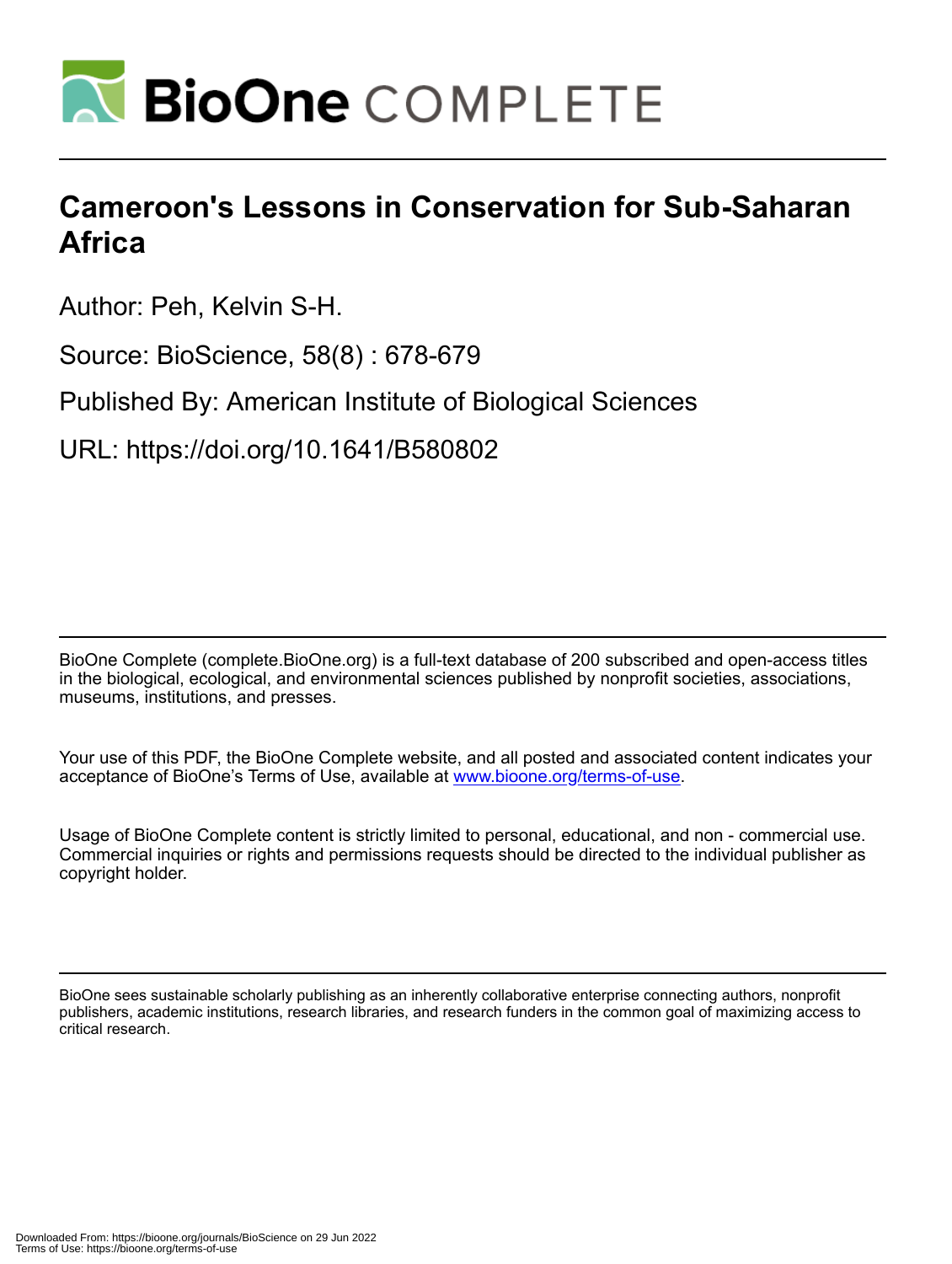## Cameroon's Lessons in Conservation for Sub-Saharan Africa

KELVIN S.-H. PEH

Sub-Saharan Africa's political and<br>economic troubles are well known, but global media coverage usually ignores equally significant and persistent challenges: nature conservation and environmental protection. The region needs to decisively reduce threats to its nature and environment to make significant progress toward the United Nations' Millennium Development Goals (*www.un.org/millenniumgoals/*).

The fight against illegal tree cutting which includes fuel-wood harvesting, overgrazing, and forest clearance for farming—requires significant improvement if sub-Saharan countries are to provide their flora and fauna with the safe havens they so direly need. The eradication of poaching and alien species on protected areas across the region is just as important. Growing human populations and their overexploitation of natural resources are the cause of the progressive degradation of national parks and nature reserves.

For sub-Saharan Africa, a vast region with megadiverse biota and extremely high endemism, the long march to effective management of protected areas seems never ending. Cameroon exemplifies this situation. For example, the thriving bushmeat trade in Cameroonian protected areas—and in most other protected areas in the region—represents the norm rather than an exception. The reason is purely financial: illegal bushmeat hunters can earn CFA 20,000 (US\$49) per day, a lucrative business in a country in which 2.6 million people live on less than US\$1 per capita per day (Morikang 2007).

Cameroon's difficulties in nature conservation have substantial parallels in other sub-Saharan countries, which share Cameroon's distinctive ecology and many features of politics and economic development. However, because Cameroon

enjoys relative peace and stability in an otherwise turbulent region, it can play a pivotal role in sounding an early warning of what could happen in other sub- Saharan countries. Effective management of protected areas in sub-Saharan countries requires sound practices based on knowledge of natural history and conservation biology, but implementation depends on bold initiatives, and these depend on broader political and economic factors. Here again Cameroon represents a microcosm of regionwide efforts.

As is often the case, broader political settings affect any discussion of the management of protected areas, if only because no such effort is effective without the necessary legislative framework. Governments should be more committed to enforcing and, in some areas, to strengthening laws and regulations to achieve better protection of national parks and nature reserves. However, for the moment, illegal activities are thriving in the understaffed protected areas across sub-Sahara Africa, and the law has not been able to contain them. Expanding law enforcement capabilities is therefore essential. The recent—and most welcome recruitment of more forest guards in Cameroon represents both an opportunity and a challenge. To reap the full benefits of the additional manpower, the Cameroonian government must ensure that all of its wildlife personnel have unimpeachable integrity and character. In particular, the forest guards must not be part of any illegal attempts to make a profit out of the system, a tall order in a relatively poor country. Nonetheless, simply ensuring that salaries are paid regularly and that financial rewards are based on exemplary performance and effectiveness should result in immediate improvements.

At the same time, firearms need to be better controlled to effectively combat armed poachers and timber thieves. An inventory of local weapons and new restrictions on firearms are necessary, not only to improve environmental protection by containing groups that are manufacturing light weapons and small arms, but also to strengthen internal security in general. Yet again, an effective, up-to-date legislative framework is essential. The effort can succeed only partially: it is difficult to ban the production of firearms altogether in Cameroon and other sub-Saharan countries, because firearms are used in many traditional rituals. However, better control of such activities will significantly reduce illegal hunting and improve the safety of the forest guards on duty.

Sound conservation policies play a central role in the protection of nature, but to define sound policy for sustainable and rational management of natural resources, good statistics on nature and the environment are necessary. Those statistics, which are vital to evaluating the effectiveness of protection provided by the nature reserves and national parks, are hard to come by in the region, and even harder to keep updated. Lacking reliable statistics, countries such as Cameroon can have only conservation strategies, not conservation policies. For example, on the inventory of natural resources, countries in sub-Saharan Africa lag far behind other developing regions. Cameroon started its first forest inventory only after signing a protocol agreement

*Kelvin S.-H. Peh (e-mail: kelvin.peh@gmail. com), a Marie Curie Fellow at the University of Leeds in the United Kingdom, has conducted fieldwork in Cameroon. © American Institute of Biological Sciences.*